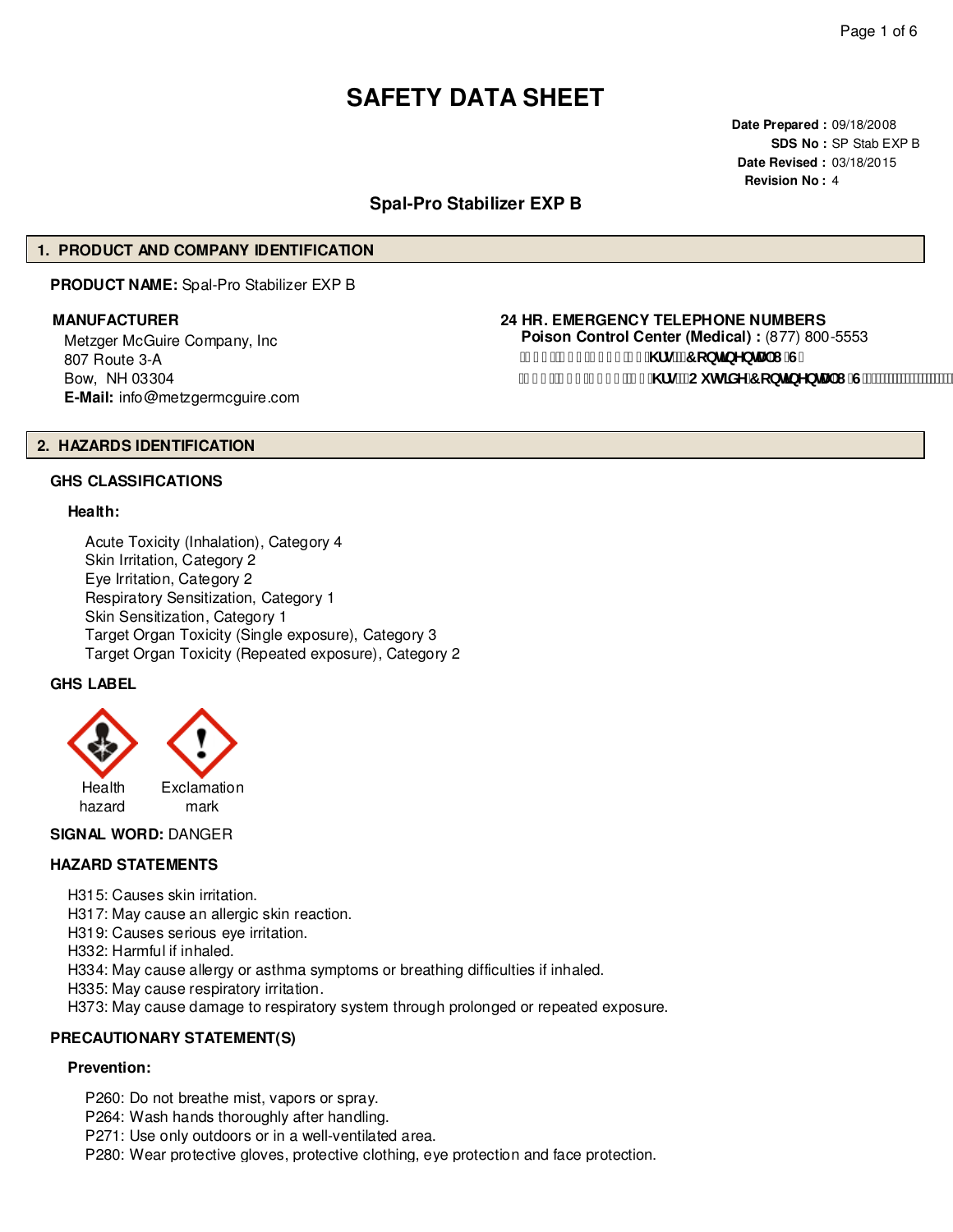P284: In case of inadequate ventilation wear respiratory protection.

#### **Response:**

P302+P352: IF ON SKIN: Wash with plenty of soap and water.

P333+P313: If skin irritation or rash occurs: Get medical attention.

P304+P340: IF INHALED: Remove person to fresh air and keep comfortable for breathing.

P342+P311: If experiencing respiratory symptoms: Call a POISON CENTER or doctor.

P305+P351+P338: IF IN EYES: Rinse cautiously with water for several minutes. Remove contact lenses, if present and easy to do. Continue rinsing.

P337+P313: If eye irritation persists: Get medical attention.

# **3. COMPOSITION / INFORMATION ON INGREDIENTS**

| <b>Chemical Name</b>                    | $Wt.\%$    | <b>CAS</b>     |
|-----------------------------------------|------------|----------------|
| Polymeric diphenylmethane diisocyanate_ | 60 - 100 l | 9016-87-9      |
| 4,4'-Diphenylmethane diisocyanate       | $30 - 60$  | $101 - 68 - 8$ |

# **4. FIRST AID MEASURES**

**EYES:** Immediately flush eyes with plenty of water. Remove contact lenses, if present. Seek medical attention if irritation persists.

**SKIN:** Immediately flush skin with plenty of water. Remove contaminated clothing and shoes. Seek medical attention if rash or irritation occurs.

**INGESTION:** Give one or two glasses of water to drink. Never give anything by mouth to an unconscious person. Obtain immediate medical attention. Do not induce vomiting unless instructed to do so by poison center or physician.

**INHALATION:** Move person to fresh air. If breathing is difficult, oxygen should be administered by qualified personnel. Obtain medical attention. Symptoms can be delayed for several hours.

#### **5. FIRE FIGHTING MEASURES**

**EXTINGUISHING MEDIA:** Water fog, foam, dry chemical or carbon dioxide.

**HAZARDOUS COMBUSTION PRODUCTS:** Carbon oxides, nitrogen oxides, isocyanates and trace amounts of hydrogen cyanide.

**EXPLOSION HAZARDS:** Water contamination produces carbon dioxide gas. This may cause pressurization or explosion of containers.

**FIRE FIGHTING EQUIPMENT:** Exposed firefighters must wear NIOSH-approved positive pressure self-contained breathing apparatus with full-face mask and full protective clothing.

# **6. ACCIDENTAL RELEASE MEASURES**

- **SMALL SPILL:** Isolate the area and preventy entry of unnecessary and unprotected personnel. Do not walk through or otherwise scatter spilled product. Absorb with dry chemical absorbent, earth, sand or any other inert material. Place in a chemical waste container. Allow to stand uncovered 48 hours before closing container.
- LARGE SPILL: Isolate the area and preventy entry of unnecessary and unprotected personnel. Do not walk through or otherwise scatter spilled product. Create a dike or trench to contain product. Prevent entry into waterways, sewers, basements or confined areas. Absorb with dry chemical absorbent, earth, sand or any other inert material. Place in a chemical waste container. Allow to stand uncovered 48 hours before closing container.
- **GENERAL PROCEDURES:** Clean spill area with a decontamination solution. Suggested formulation: Sodium carbonate (5 10%), liquid detergent (1 - 2%), water (88 - 94%). Alternate formulation: Concentrated ammonia (3 - 8%), liquid detergent (1 - 2%), water (90 - 96%). Ensure adequate ventilation to prevent overexposure of ammonia.

**SPECIAL PROTECTIVE EQUIPMENT:** Wear protective equipment listed in Section 8.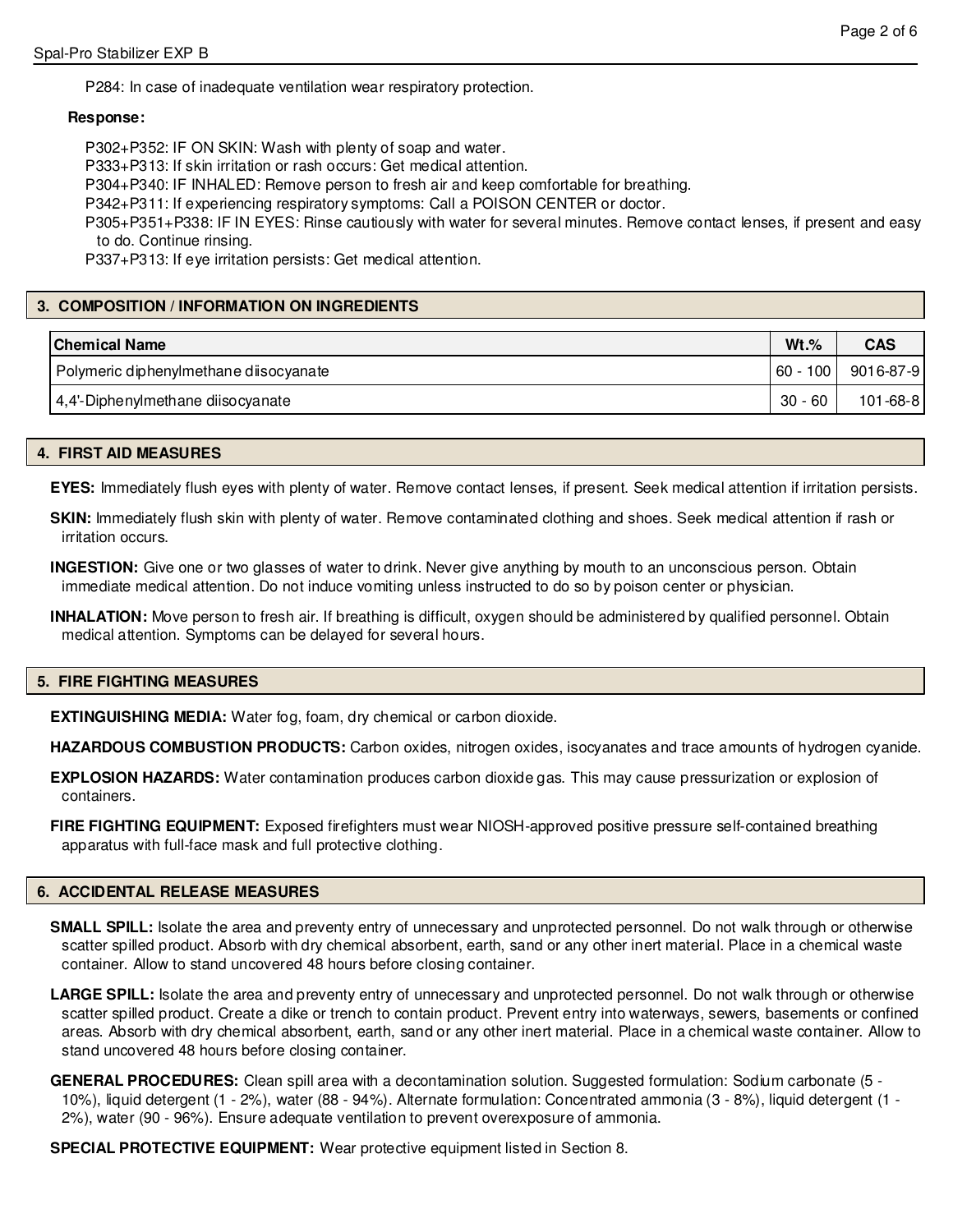# **7. HANDLING AND STORAGE**

**HANDLING:** Do not get in eyes, on skin or on clothing. Wash hands before eating, drinking or smoking. Do not breathe vapors or mists. Use only with adequate ventilation. Keep container closed when not in use. Do not reseal if contaminated. Keep away from heat and flame.

**STORAGE:** Store in tightly closed containers in a cool, dry and well-ventilated area away from heat or sources of ignition. Keep out of direct sunlight. Keep containers tightly sealed.

**STORAGE TEMPERATURE:** 4.4°C (40°F) Minimum to 37.8°C (100°F) Maximum

# **8. EXPOSURE CONTROLS / PERSONAL PROTECTION**

# **EXPOSURE GUIDELINES**

| OSHA HAZARDOUS COMPONENTS (29 CFR1910.1200) |            |                        |                   |       |                   |
|---------------------------------------------|------------|------------------------|-------------------|-------|-------------------|
|                                             |            | <b>EXPOSURE LIMITS</b> |                   |       |                   |
|                                             |            |                        | <b>OSHA PEL</b>   |       | <b>ACGIH TLV</b>  |
| <b>Chemical Name</b>                        |            | ppm                    | mq/m <sup>3</sup> | ppm   | mg/m <sup>3</sup> |
| 4,4'-Diphenylmethane diisocyanate           | <b>TWA</b> | 0.02<br>Ceiling        | 0.20<br>Ceiling   | 0.005 | 0.051             |

**ENGINEERING CONTROLS:** Local exhaust ventilation used in combination with general ventilation as necessary to control air contaminats.

# **PERSONAL PROTECTIVE EQUIPMENT**

**EYES AND FACE:** Wear a face shield and chemical safety glasses or goggles.

**SKIN:** Wear impervious gloves. Cover exposed skin.

**RESPIRATORY:** For airborne exposure above the permissible exposure limit(s), wear a NIOSH approved air-purifying respirator equipped with organic vapor cartridges. For situations where the atmospheric levels may exceed the level for which an air-purifying respirator is effective, use a positive-pressure air-supplying respirator.

**WORK HYGIENIC PRACTICES:** Avoid eating, drinking or smoking while using this material. Wash hands thoroughly after handling.

# **9. PHYSICAL AND CHEMICAL PROPERTIES**

**ODOR:** Slightly musty.

**APPEARANCE:** Amber liquid.

**FLASH POINT AND METHOD:** > 93.3°C (200°F) Closed cup.

**AUTOIGNITION TEMPERATURE:** Not established.

**VAPOR PRESSURE:** < 0.001 mmHg at 25°C (77°F)

**VAPOR DENSITY:** Heavier than air.

**BOILING POINT:** Not established.

**FREEZING POINT:** Not established.

**SOLUBILITY IN WATER:** Insoluble, reacts with water.

**SPECIFIC GRAVITY:** 1.18 to 1.23 (water = 1) at 23.3°C (74°F)

**VISCOSITY #1:** 1200 to 1500 Centipoise at 23.3°C (74°F)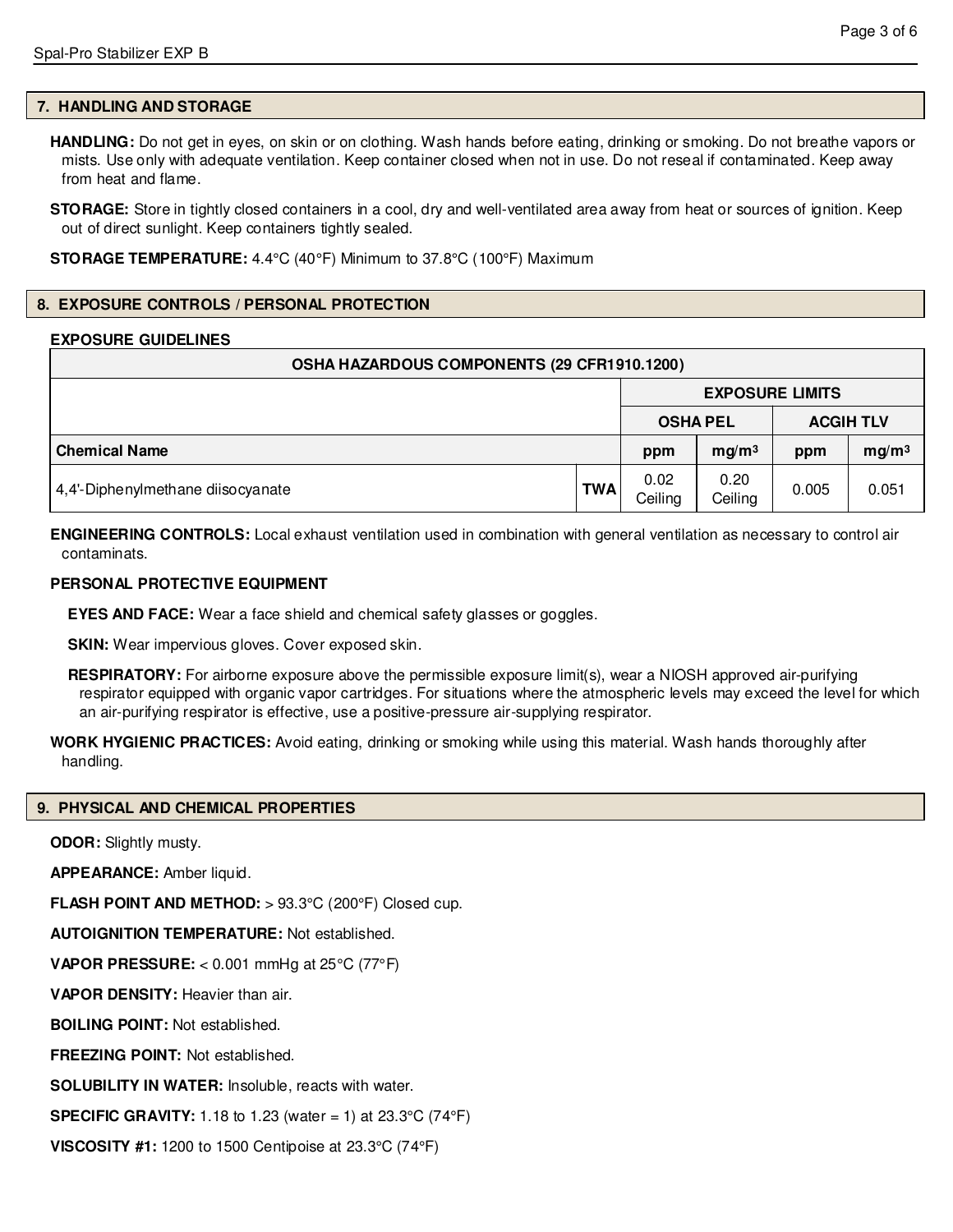# **10. STABILITY AND REACTIVITY**

**HAZARDOUS POLYMERIZATION:** Can be caused by elevated temperatures.

**STABILITY:** Stable.

**CONDITIONS TO AVOID:** Temperatures above 300 °F (148.9 °C).

**HAZARDOUS DECOMPOSITION PRODUCTS:** Carbon oxides, nitrogen oxides, isocyanates and trace amounts of hydrogen cyanide.

**INCOMPATIBLE MATERIALS:** Amines, strong acids, strong bases, oxidizing agents and peroxides.

#### **11. TOXICOLOGICAL INFORMATION**

#### **ACUTE**

| <b>Chemical Name</b>                   | ORAL $LD_{50}$<br>(rat) | <b>DERMAL LD<sub>50</sub></b><br>(rabbit) | <b>INHALATION</b><br>$LC_{50}$ (rat)    |
|----------------------------------------|-------------------------|-------------------------------------------|-----------------------------------------|
| Polymeric diphenylmethane diisocyanate | $> 10000$ mg/kg         | $>9400$ mg/kg                             | 310 mg/m <sup>3</sup> /4h               |
| 4,4'-Diphenylmethane diisocyanate      | $> 10000$ mg/kg         | $>9400$ mg/kg                             | 0.49 mg/L/4h<br>(respirable<br>aerosol) |

# **CARCINOGENICITY**

**IARC:** Not regulated as a carcinogen.

**NTP:** Not regulated as a carcinogen.

**OSHA:** Not regulated as a carcinogen.

**SENSITIZATION:** This material is a skin and respiratory sensitizer.

#### **12. ECOLOGICAL INFORMATION**

**ECOTOXICOLOGICAL INFORMATION:** MDI: LC<sub>50</sub> (Brachydanio rerio) >500 mg/L/24h; EC<sub>50</sub> (Daphnia magna) 7060 mg/L/24h

#### **13. DISPOSAL CONSIDERATIONS**

**DISPOSAL METHOD:** Dispose in accordance with local, state, provincial or national regulations.

**EMPTY CONTAINER:** Decontaminate and pass to an approved drum recycler or destroy.

**RCRA/EPA WASTE INFORMATION:** If discarded in its purchased form, this material is not a RCRA hazardous waste.

**GENERAL COMMENTS:** The generation of waste should be avoided or minimized whenever possible. Chemical waste, even small quantities, should never be poured into drains, sewers or waterways.

# **14. TRANSPORT INFORMATION**

# **DOT (DEPARTMENT OF TRANSPORTATION)**

**PROPER SHIPPING NAME:** Not regulated when shipped below RQ.

**AIR (ICAO/IATA)**

**SHIPPING NAME:** Not regulated.

**VESSEL (IMO/IMDG)**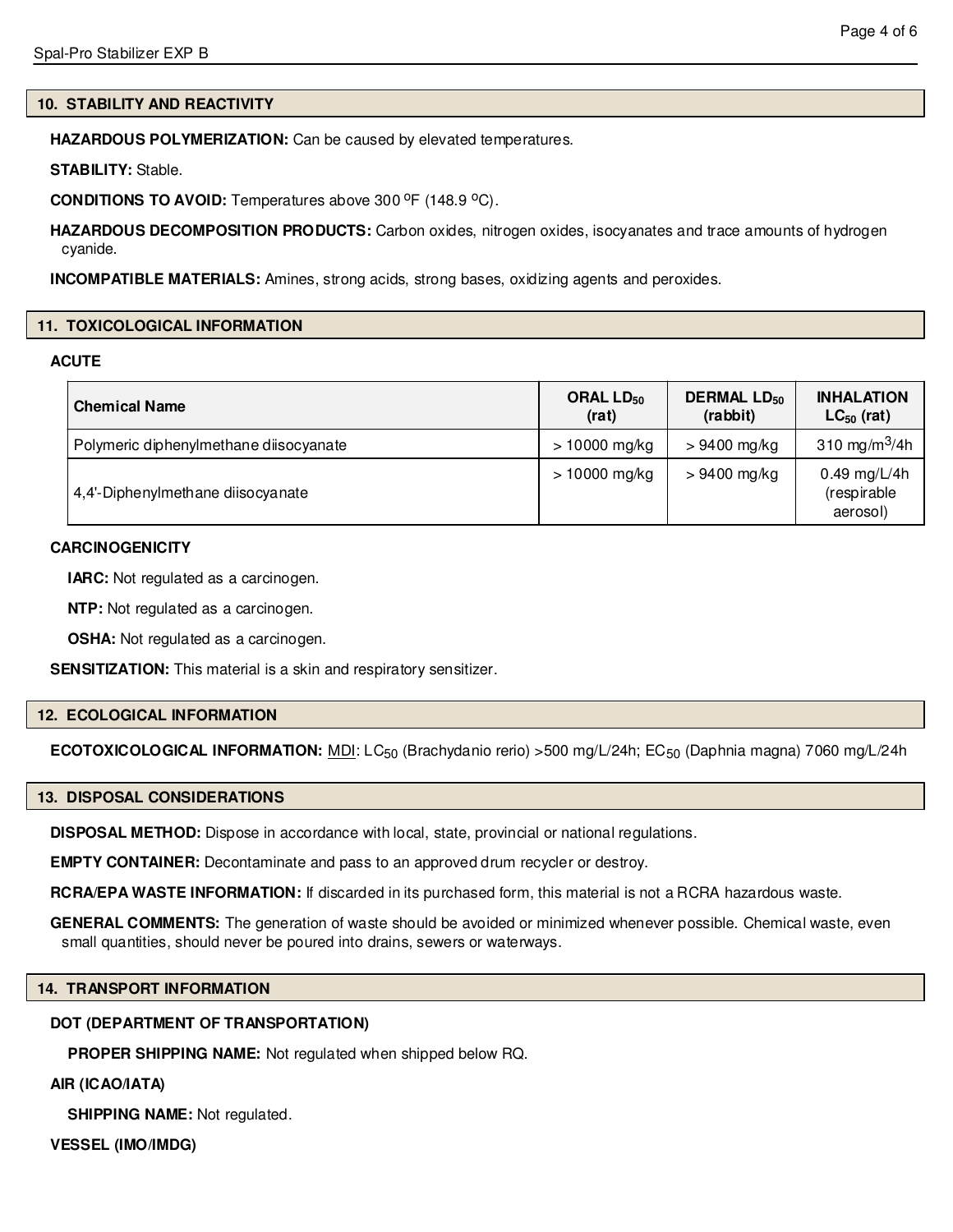# **SHIPPING NAME:** Not regulated.

# **15. REGULATORY INFORMATION**

# **UNITED STATES**

# **SARA TITLE III (SUPERFUND AMENDMENTS AND REAUTHORIZATION ACT)**

**311/312 HAZARD CATEGORIES:** Acute, Chronic, Reactive.

# **EPCRA SECTION 313 SUPPLIER NOTIFICATION**

| <b>Chemical Name</b>                   | $Wt.\%$ | <b>CAS</b> | <b>Comments</b>                               |
|----------------------------------------|---------|------------|-----------------------------------------------|
| Polymeric diphenylmethane diisocyanate |         |            | 60 - 100   9016-87-9   Diisocyanates category |
| 4,4'-Diphenylmethane diisocyanate      | 30 - 60 |            | 101-68-8   Diisocyanates category             |

# **CERCLA (COMPREHENSIVE RESPONSE, COMPENSATION, AND LIABILITY ACT)**

| <b>Chemical Name</b>              | $Wt.\%$ | <b>CERCLA</b><br>RQ   |
|-----------------------------------|---------|-----------------------|
| 4,4'-Diphenylmethane diisocyanate |         | $ 30 - 60 $ 5000 lbs. |

# **TSCA (TOXIC SUBSTANCE CONTROL ACT)**

**TSCA REGULATORY:** All components are in TSCA inventory.

**RCRA STATUS:** If discarded in its purchased form, this material is not a RCRA hazardous waste.

**NATIONAL RESPONSE CENTER:** Any spill or release to the environment above the RQ must be reported to the National Response Center (800-424-8802).

#### **16. OTHER INFORMATION**

#### **PREPARED BY:** L. Priest **Date Revised:** 03/18/2015

# **COMMENTS:**

| <b>ACGIH</b>     | American Conference of Governmental Industrial Hygienists               |
|------------------|-------------------------------------------------------------------------|
| CAS              | <b>Chemical Abstracts Service</b>                                       |
| EC <sub>50</sub> | Median effective concentration                                          |
| <b>EINECS</b>    | European Inventory of Existing Commercial Chemical Substances           |
| <b>GHS</b>       | Globally Harmonized System of Classification and Labelling of Chemicals |
| <b>IARC</b>      | International Agency for Research on Cancer                             |
| <b>IATA</b>      | International Air Transport Association                                 |
| <b>ICAO</b>      | International Civil Aviation Organization                               |
| <b>IMDG</b>      | International Maritime Dangerous Goods                                  |
| <b>IMO</b>       | International Maritime Organization                                     |
| LC <sub>50</sub> | Lethal concentration to 50% of exposed laboratory animals               |
| $LD_{50}$        | Lethal dose to 50% of exposed laboratory animals                        |
| <b>TWA</b>       | Time-weighted average                                                   |
| <b>TLV</b>       | Threshold limit value                                                   |
| <b>NIOSH</b>     | US National Institute of Occupational Safety and Health                 |
| <b>NE</b>        | Not established                                                         |
| <b>NTP</b>       | US National Toxicology Program                                          |
| <b>OEL</b>       | Occupational exposure limit                                             |
| <b>OSHA</b>      | US Occupational Safety Health Administration                            |
| <b>PEL</b>       | Permissible exposure limit                                              |
| <b>RQ</b>        | Reportable quantity                                                     |
| <b>STEL</b>      | Short term exposure limit                                               |